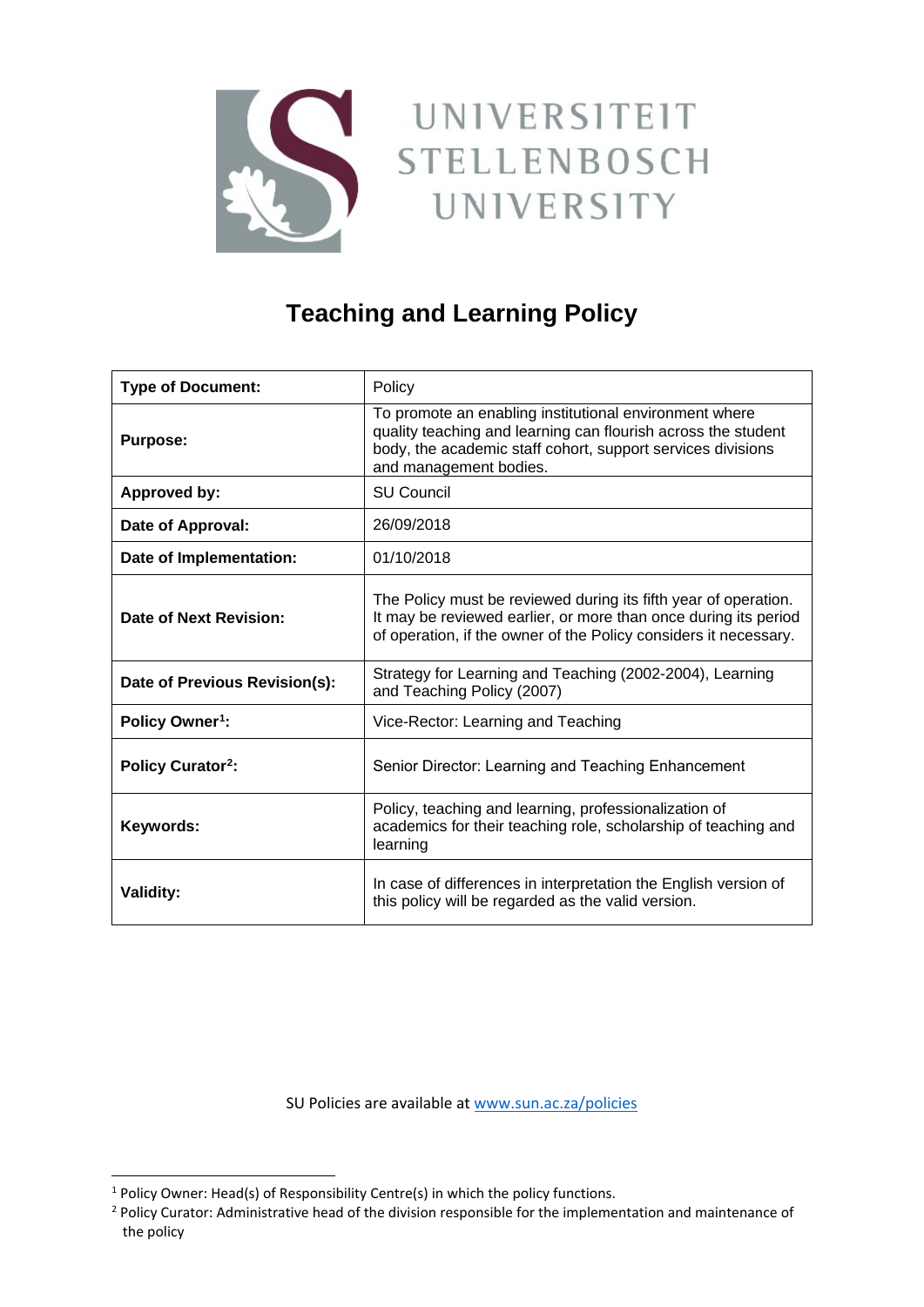# **1. Introduction**

Stellenbosch University (SU) strives to contribute to society at large through all its endeavours, including its teaching. The SU vision positions the University as Africa's leading research-intensive university, globally recognised as inclusive and innovative, where we advance knowledge in service of society.

This policy aims to give effect to SU's vision in all undergraduate and postgraduate programmes at the University, acknowledging the dynamic higher education context within which the institution has to function.

This policy aims to promote quality teaching and learning that embraces the rich potential of an increasingly diverse student body and the need for graduates who can contribute to a complex society. SU thus places a high premium on the recognition and reward of scholarly teaching towards the professionalisation of the teaching role.

Definitions of learning and teaching concepts are provided at the end of the document.

# **2. Implementation of the policy**

- 2.1 While recognising that SU as a whole is a learning organisation, this policy applies to teaching and learning activities in all registered courses including short courses and academic programmes across all faculties, offered both on and off-campus; including parties such as students, academic staff, the support services divisions and management bodies.
- 2.2 The implementation of this policy is a collective responsibility, which rests with all the parties listed in 2.1 above.
- 2.3 All other SU policies, rules and strategies in the area of teaching and learning should be informed by, and read in conjunction with, this policy.

# **3. Conceptual frameworks**

- 3.1 This policy is premised on the understanding that **teaching and learning is a shared endeavour** with reciprocal responsibilities between students, academic staff, the support services divisions and management bodies.
- 3.2 The approach to teaching and learning contained in this policy is **aligned with the repositioning of SU**, from seeing itself as being *the best in the world,* to reenvisioning itself as being *the best for the world*, with a focus on context and responsiveness. This contextualised and responsive approach to *excellence* resonates with the view that teaching and learning is a process with both social and individual dimensions. These dimensions are relational, but the social context is more complex and nuanced, and potentially has a more profound effect on teaching and learning than any individual characteristics of students or academics.
- 3.3 This policy adopts a **holistic understanding of teaching and learning**, which includes both individual and social understandings of teaching and learning.
- 3.4 **Teaching** is understood as a practice that is deeply embedded in and shaped by the contexts in which it takes place. Good teaching practice is therefore more than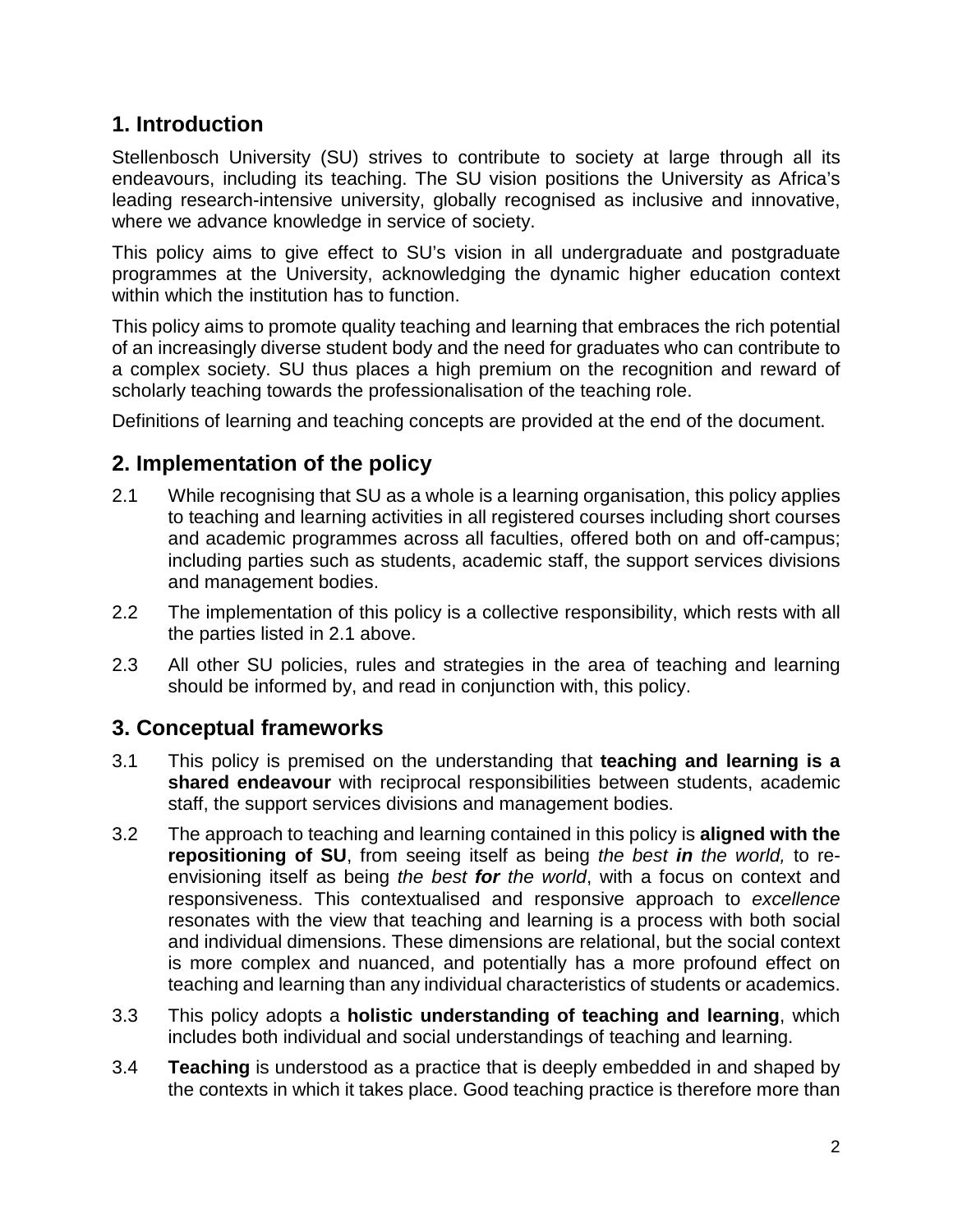a set of skills, tips or strategies that are decontextualised from the social spaces in which they occur.

- 3.5 This policy promotes a **learning-centred approach to teaching** that is focused on learning as a partnership, where students are seen as co-creators of knowledge and learning environments. In a learning-centred approach, teaching activities facilitate knowledge-building and actively engage students in their own learning. To this end, SU should ensure that the learning-centred approach to teaching is integrated across the institution and that sufficient, suitable resources are available to support teaching and learning.
- 3.6 In terms of this policy, **scholarship** is considered as linking practice to theory, and theory to practice, encapsulated by the dimensions of **discovery, integration, application and teaching**. [1](#page-2-0)

# **4. Purpose of the policy**

The purpose of this policy is to promote an enabling institutional environment in which quality teaching and learning can flourish.

# **5. Aims of the policy**

- 5.1 To contribute to **achieving SU's Vision and Institutional Strategic Framework** so as to enable inclusivity and equitable access to SU for all prospective and current students and staff in pursuit of excellence.
- 5.2 To **achieve student success**, i.e. to deliver graduates who reflect the SU graduate attributes (Strategy for Teaching and Learning 2017-2021).
- 5.3 To provide **conceptual frameworks for understanding teaching and learning**, as well as underpinning principles for quality teaching and learning.
- 5.4 To promote the **professionalisation of academics in their teaching role**, and the **scholarship of their teaching practice**.
- 5.5 To provide for the **effective use of appropriate infrastructure and learning technologies**.
- 5.6 To promote **academic programme development and renewal**.

# **6. Policy principles**

 $\overline{a}$ 

- 6.1 The vision, mission and values of SU guide teaching and learning.
- 6.2 SU recognises that the mutually enriching interplay between **teaching and learning, social impact** and **research** is of key importance at the University.
- 6.3 Teaching practice comprises a **mix of various modes of delivery**, ranging from face-to-face to fully online.

<span id="page-2-0"></span><sup>1</sup> Boyer, E.L. 1990. *Scholarship reconsidered: Priorities of the Professoriate*. Special report. Carnegie Foundation for the Advancement of Teaching: 5-25.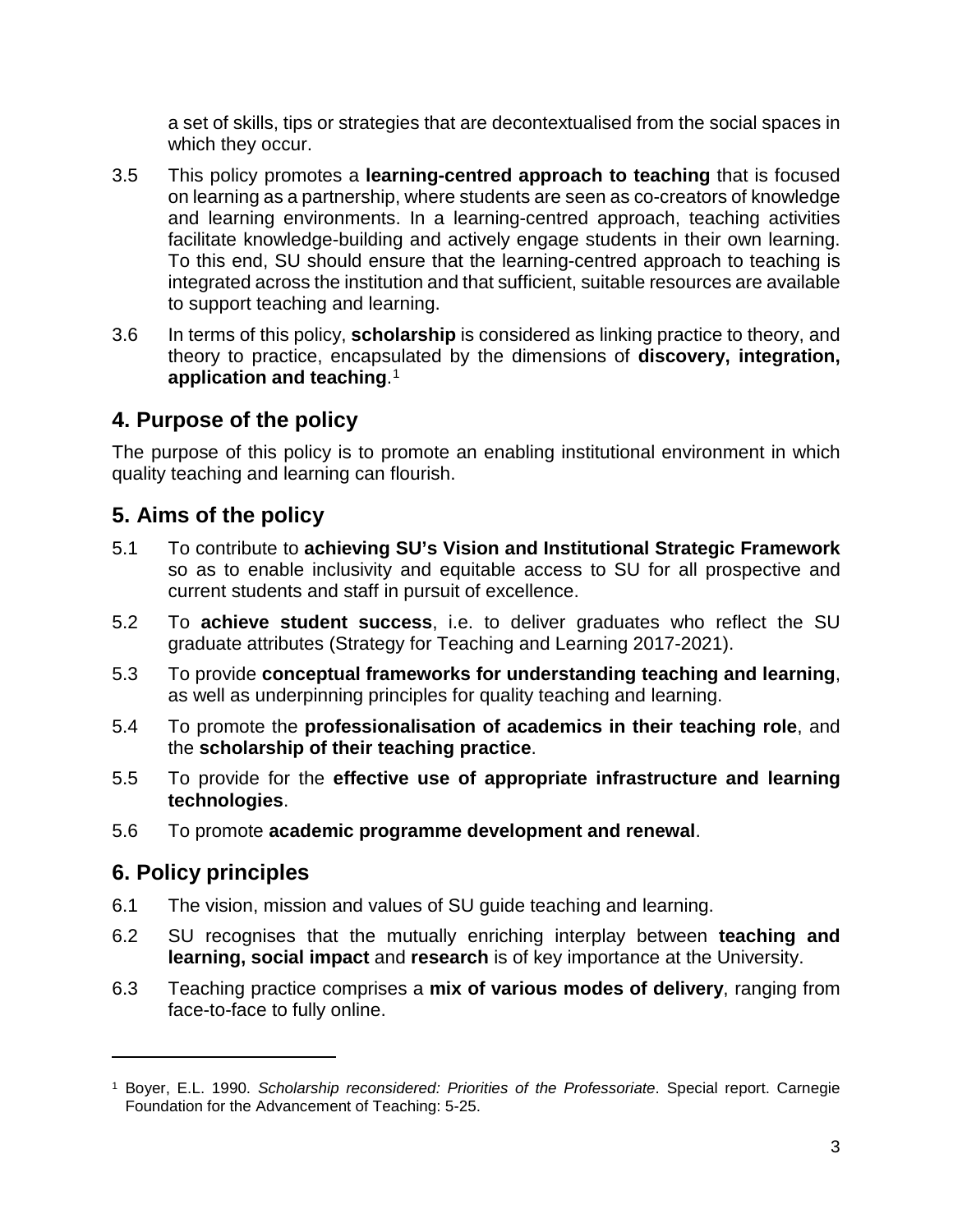- 6.4 The policy is **comprehensive** in that it relates to students, academic staff, the support services divisions and management bodies.
- 6.5 The **holistic** development of the student involves **the integration of the curriculum and co-curriculum**. [2](#page-3-0)
- 6.6 SU promotes the **continuous renewal of its academic programmes** by means of a systemic process with clearly assigned roles and responsibilities for the various roleplayers (e.g. programme committee chairs, programme leaders, lecturers and students).
- 6.7 The **implementation of the Language Policy** facilitates pedagogically sound teaching and learning.
- 6.8 All resources that support student learning, such as **libraries, laboratories and learning technology resources**, form an integral part of the learning offerings in all modules and programmes.
- 6.9 SU places a high premium on the **quality**[3](#page-3-1) **of its academic offering,** including teaching, learning, assessment and programmes.
- 6.10 This policy is premised on the principle that quality teaching and learning should be informed by scholarship. The **Scholarship of Teaching and Learning (SoTL**)[4](#page-3-2) and the body of knowledge underpinning it, should inform both the professionalisation of academics in their teaching role, and the scholarship of their teaching practice.
- 6.11 The **professionalisation of academics in their teaching role** is linked to the notion of a professional university *teacher.* This occurs through a range of professional learning opportunities, which provide both formal and informal spaces as well as accredited and non-accredited courses for the ongoing development of academics as teachers. Academics draw on the scholarship of teaching and learning to professionalise their teaching practice.
- 6.12 SU enables the holistic career progression of academics along a **track** that integrates the **three academic roles** of research, teaching and social impact, while recognising professional requirements, where applicable.
- 6.13 The **teaching role progresses** from *reflective practitioners* to *scholarly teachers,* who then become *teaching scholars* and, ultimately, *leaderly teaching scholars*. *Reflective practitioners* think deliberately and critically about their teaching practice, and systematically review and document their professional growth. *Scholarly teachers,* additionally draw on educational literature to reflect on their teaching practice and professional growth, and move beyond personal reflection

 $\overline{a}$ 

<span id="page-3-0"></span>*<sup>2</sup>* The co-curriculum at SU encompasses the in-class and out-of-class learning experiences of students for non-degree purposes.

<span id="page-3-1"></span><sup>3</sup> Quality, as defined by the Council on Higher Education in South Africa, consists of the interrelated dimensions of fitness of purpose, value for money, and transformation.

<span id="page-3-2"></span><sup>4</sup> SoTL refers to a broad body of knowledge originally arising from seminal work by Boyer (1990), which draws on the notion of scholarship to bridge the false dichotomy between teaching and research.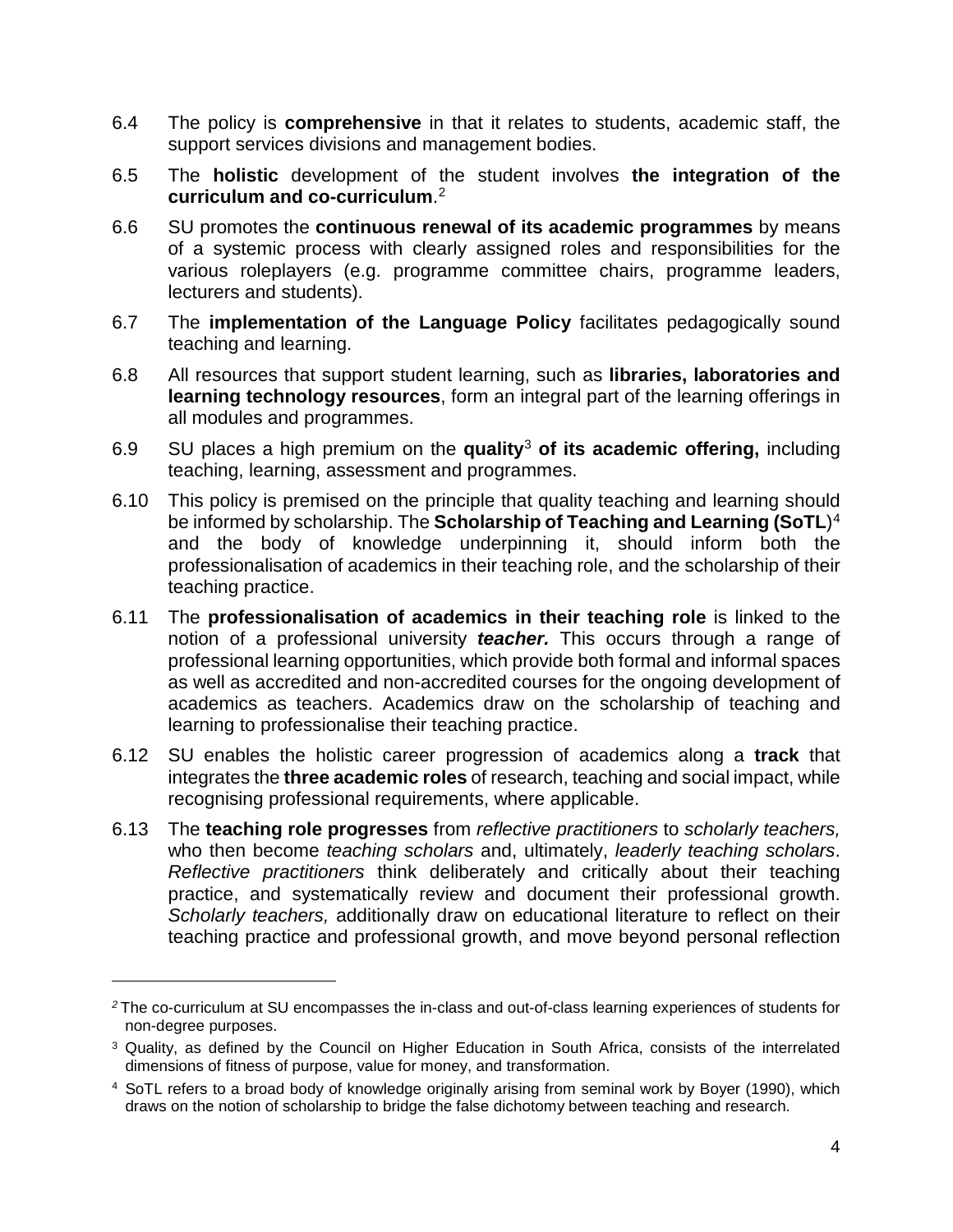to observation and peer review of their teaching. *Teaching scholars* research their teaching practice and document their professional growth with a view to publishing their findings publicly and contributing to the body of teaching and learning knowledge. *Leaderly teaching scholars* contribute to the body of teaching and learning knowledge through publication, and provide leadership in the field of teaching practice institutionally, nationally and internationally.

6.14 Another principle informing this policy relates to the **acknowledgement of good teaching**, as well as the **recognition, reward and promotion of excellent teaching** across all systems of the University. Good teaching is expected of all academics at any stage of their careers. In this regard, SU supports the professional learning of academics for their teaching role as critical and scholarly lecturers who design engaging curricula and deliver a dynamic and enriched campus experience. However, SU is also building the notion of teaching excellence into the systems and criteria for the performance appraisal and promotion of academics, and into the institutional reward systems, by introducing the teaching portfolio as a vehicle by which teaching excellence is judged.

# **7. Policy provisions**

In addition to the abovementioned points of departure, this policy also distinguishes four interlinked dimensions to achieving quality teaching and academic programmes: (i) the *professionalisation of academics for their teaching role*, (ii) the *scholarship of their teaching practice conducive to a learning-centred approach,* (iii) *appropriate learning infrastructure and learning technologies,* and (iv) *continuous programme renewal*. The policy provides for these interlinked dimensions in the following ways, subject to the availability of financial and human resources from within and external to SU:

#### **7.1 Professionalisation of academics for their teaching role**

- 7.1.1 That there are **sufficient, suitable opportunities** for promoting the appropriate professional learning of academics, for their teaching role on all campuses;
- 7.1.2 That the academics are **enabled and encouraged to make use of the abovementioned opportunities** and that such development forms part of their Professional Development Plans (PDPs) in their work agreements;
- 7.1.3 That **student feedback** serves as the primary source of information about students' experiences of teaching and learning, but should always be used in conjunction with other sources;
- 7.1.4 That a **variety of perspectives and information sources** (such as the Quality Assurance system; moderation; student feedback; programme committees; performance management) and evidence shall be used during the evaluation of teaching, drawing on criteria for quality teaching;
- 7.1.5 That, especially with regard to permanent appointments and promotion, the use of a **teaching portfolio** is highly recommended during the evaluation of teaching;
- 7.1.6 That attention is paid to the **integration and synergy of the three academic roles**, viz. research, teaching and social impact, in the annual work agreement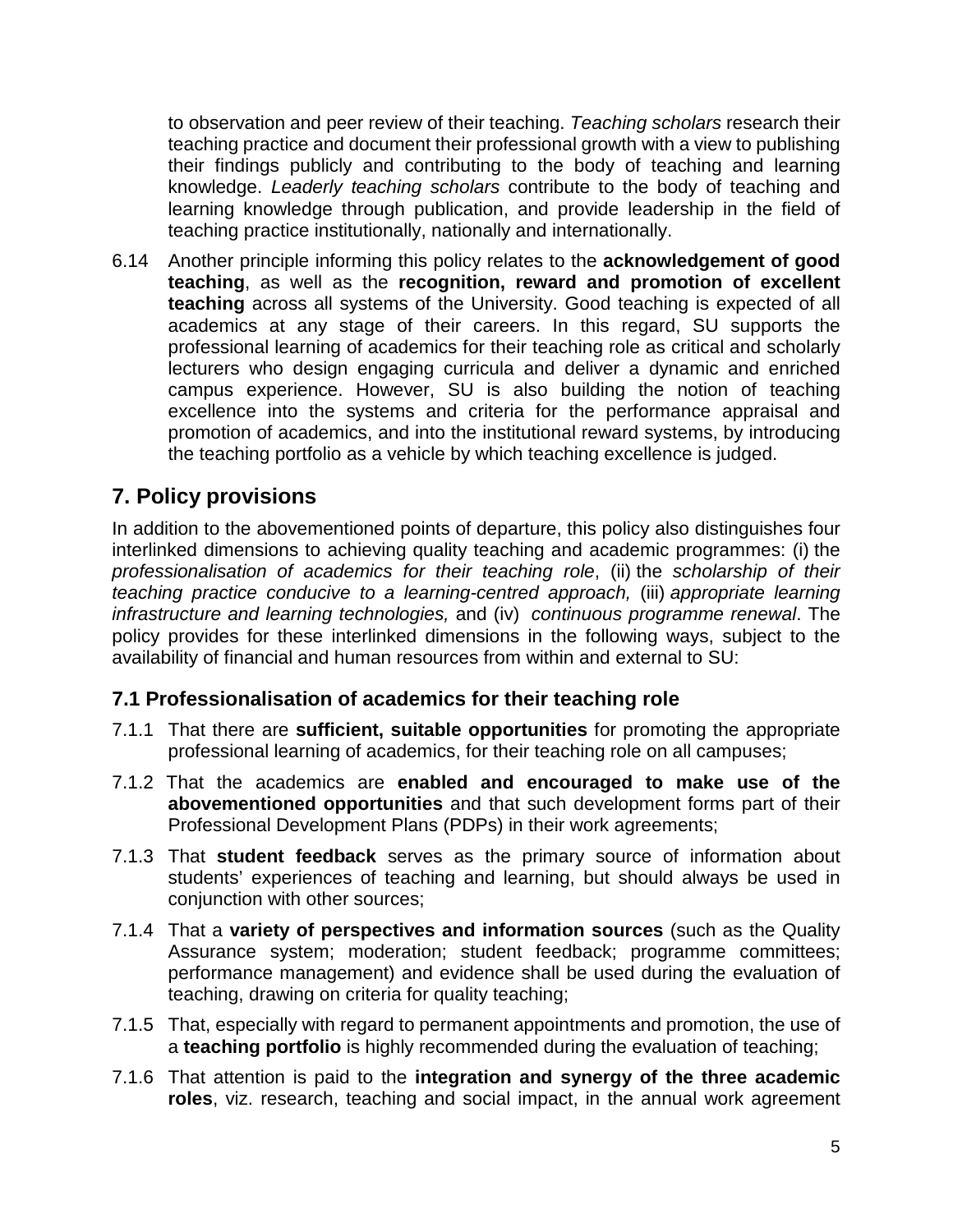between the academic and the departmental chairperson, and in the performance appraisal;

- 7.1.7 That the **promotion pathway** of academics takes account of research (including research on teaching), social impact, as well as the practice of teaching (based on SoTL principles);
- 7.1.8 That SU manages the quest for **increased throughput while raising standards** and is supportive of academics in this regard;
- 7.1.9 That the **institutional processes at SU** are explicitly geared towards attracting high quality academics, as well as the ongoing development of their teaching role.

#### **7.2 Scholarship of teaching practice conducive to learning-centred teaching**

- 7.2.1 That during the planning of modules and programmes, at both the undergraduate and postgraduate levels, academics pay attention to **students' diverse academic needs**.
- 7.2.2 That academics make a concerted attempt to acknowledge the diversity of learning needs and offer **appropriate guidance to students** for utilising available academic development opportunities.
- 7.2.3 That SU provides **integrated systems for the ongoing monitoring and evaluation** of all students, particularly those most vulnerable, e.g. students from previously disadvantaged circumstances, students without financial support, students whose living environments are not conducive to university study, etc.
- 7.2.4 That, across the institution, there is a shared responsibility to pay attention to **holistic student success** and the development of the whole student across all levels.
- 7.2.5 That all role-players at the university familiarise themselves with the reasons for and practical implications of SU's commitment to a **learning-centred approach** to teaching and learning.
- 7.2.6 That SU management makes the **necessary resources** available to achieve quality teaching and effective learning at the university in a sustainable manner.
- 7.2.7 That **scholarly university teachers** are distinguished from reflective practitioners by actively engaging in SoTL with a view to researching and subsequently publishing on teaching practice.

#### **7.3 Appropriate learning infrastructure and learning technologies**

- 7.3.1 That SU creates **enabling physical and virtual learning environments** which support and encourage quality teaching and effective learning at both the undergraduate and postgraduate levels.
- 7.3.2 That academics and students have **access to multi-functional learning spaces** to accommodate a variety of teaching and learning configurations.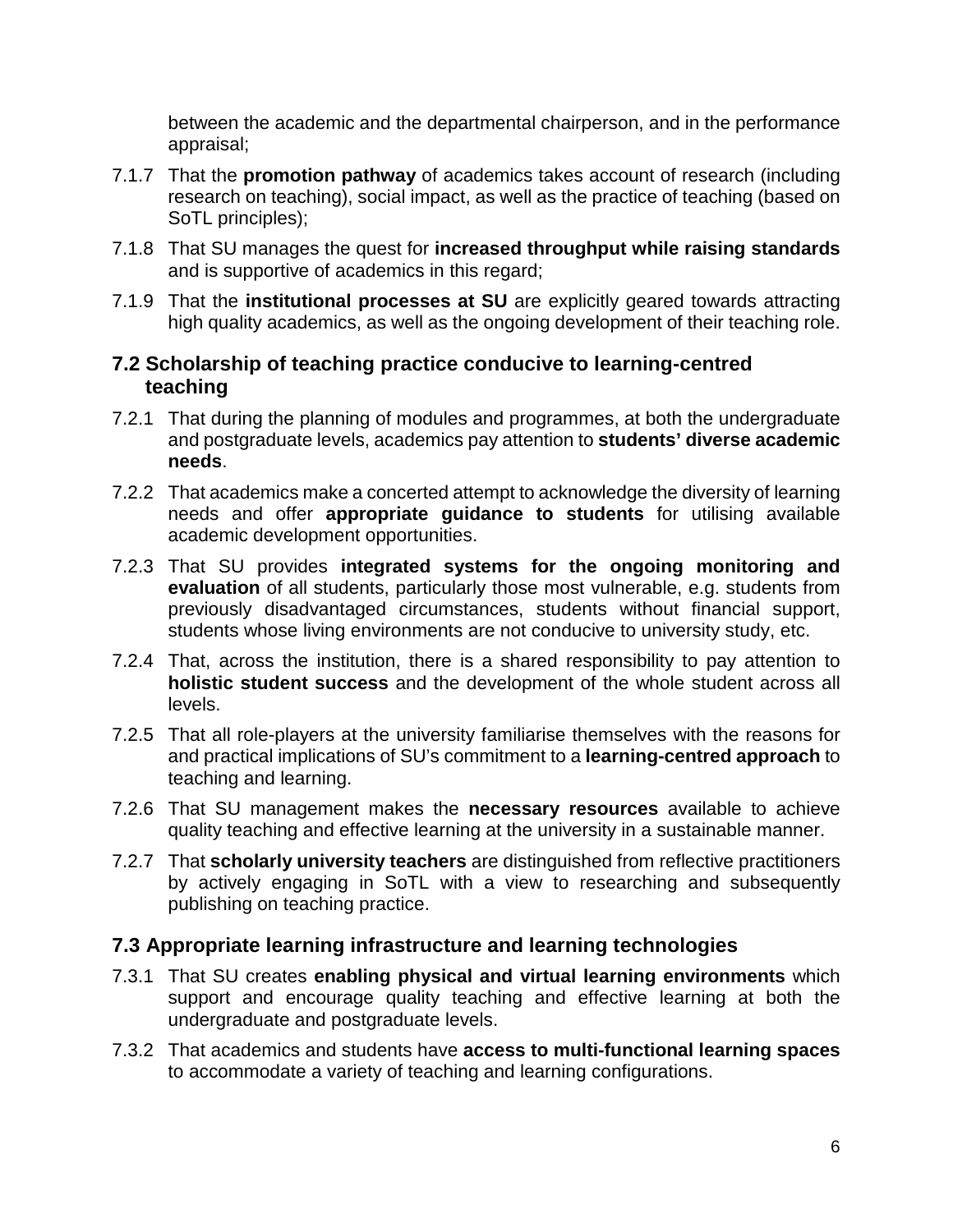- 7.3.3 That academics and students have access to **supporting learning technologies, technology infrastructure and appropriate professional learning opportunities and support** to use this infrastructure and these technologies effectively in teaching and learning.
- 7.3.4 That academics utilize learning technologies to expand both the **reach and richness of the academic offering** for both on- and off-campus students.

#### **7.4 Continuous Programme Renewal**

- 7.4.1 That academic programmes are **continuously renewed** to ensure an alignment with the changing context and the SU graduate attributes, thereby enhancing graduates' contributions to the South African and global societies and their career opportunities.
- 7.4.2 That the **roles and responsibilities** of the various role-players (e.g. programme leader, programme chair, head of department, etc.) are clearly defined and contextualised within faculties.
- 7.4.3 That the various role-players are **recognized and rewarded** for the respective roles they play in the management of programmes as well as renewal processes.
- 7.4.4 That the **necessary capacity** (e.g. human and financial resources) is made available to support the programme renewal within faculties.

#### **8. Roles and responsibilities regarding teaching and learning at SU**

- 8.1 The **role of the academic is multifaceted**, including responsibilities relating to teaching and learning, research and social impact. All of these responsibilities are interconnected.
- 8.2 A key function of the academic role is that of **knowledge expert** who designs learning opportunities that enable students to access disciplinary knowledge. Knowledge is understood to be more than just disciplinary content. It also includes the principles, concepts, procedures and practices underpinning how knowledge is produced within and across disciplines.
- 8.3 Both **learning and knowledge-building are central to the teaching process** and serve as points of departure for SU's organisation of teaching. This implies that academics need to be *knowledge experts* in their disciplinary field, as well as *reflective practitioners* whose practice is informed by SoTL.
- 8.4 The **academic** is responsible for the implementation of SU's approach to teaching and learning within the context of his/her teaching activities. This includes, among others, (i) informing students about SU's approach to teaching and learning, (ii) creating a learning environment that enables access to knowledge, (iii) organising the learning environment to create sufficient purposeful opportunities for knowledge-building, active learning and assessment, and (iv) making students aware of the various academic development initiatives at the University.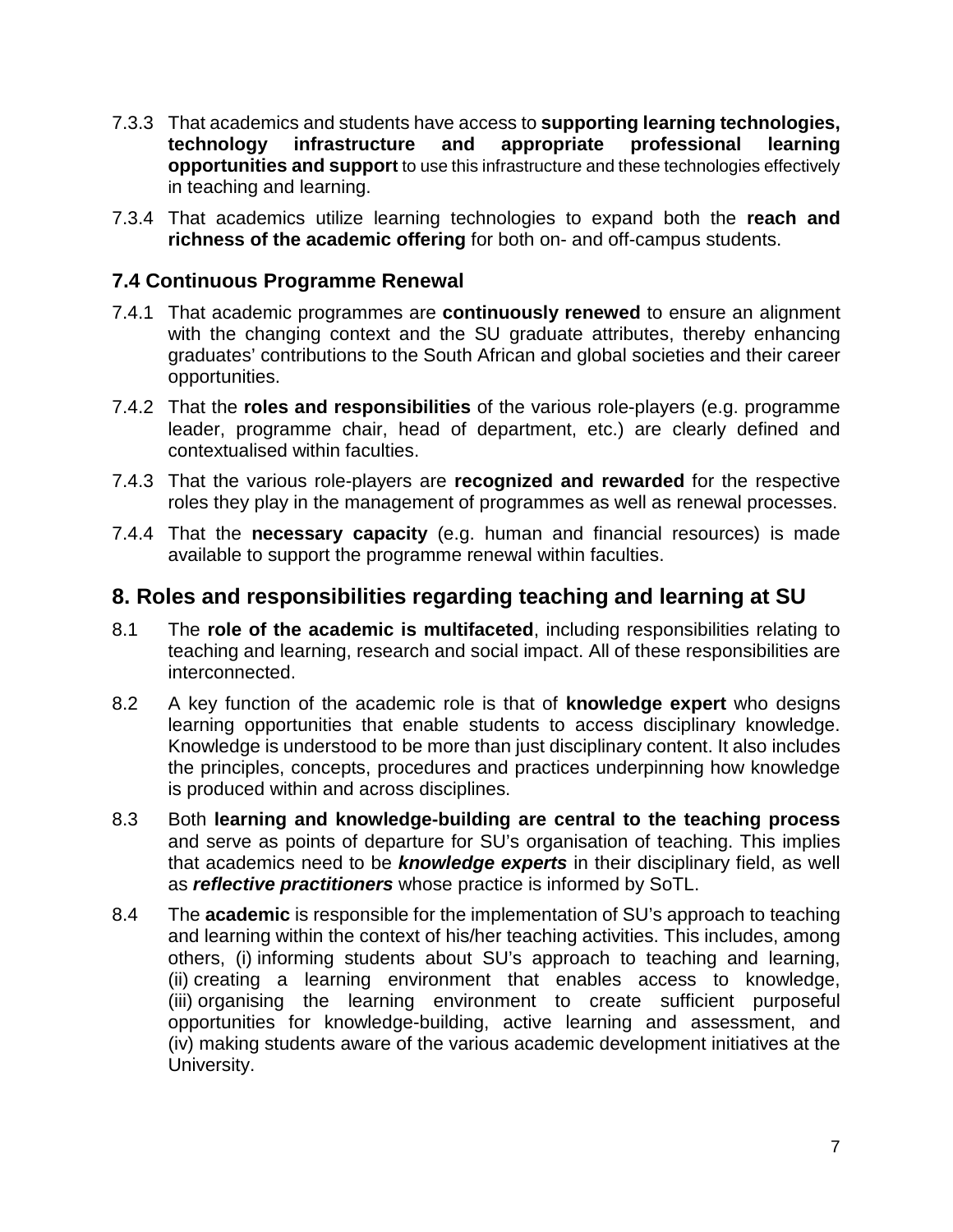- 8.5 The **student** accepts responsibility for his/her own learning. This responsibility includes, among others, (i) familiarising him-/herself with SU's approach to teaching and learning, (ii) taking responsibility for learning how to become a successful participant in the knowledge practices of his/her field of study, (iii) using the available learning opportunities, (iv) approaching the relevant departments or centres for appropriate academic development initiatives, and (v) providing feedback on modules and programmes with a view to continuous development.
- 8.6 In promoting an **enabling institutional environment** in which quality teaching and learning can flourish, it is the role of organisational units in charge of physical and virtual infrastructure to provide and maintain adequate facilities for teaching and learning, while it is the role of SU management to provide resources and strategic direction in support of the teaching function.
- 8.7 Through the provision of **relevant policy and strategic initiatives**, SU aims to create an enabling environment where (i) the potential of staff and students is maximised and developed, (ii) effective teaching and learning is supported and encouraged, while (iii) suitable provision is made for the support of SU's diverse student composition, and (iv) suitable provision is made for the professional learning of academics for their teaching role.

# **9. Policy control**

#### **9.1 Roles**

- 9.1.1 The **owner** of this policy document is the Vice-Rector: Learning and Teaching, whose role is to:
	- oversee the development of the policy;
	- ensure that the necessary documents exist;
	- ensure that the curator functions effectively; and
	- appoint a task team for the periodic revision of the policy document, as required.
- 9.1.2 The **curator** of this policy document is the Senior Director: Learning and Teaching Enhancement, or a senior professional academic support services (PASS) staff member who is familiar with SU's Strategy for Teaching and Learning and is appointed by the Vice-Rector: Learning and Teaching.
- 9.1.3 The curator is responsible for:
	- taking care of the formulation, approval, revision, communication, release and monitoring of the implementation of this policy document; and
	- interpreting the policy, guiding its implementation, and convening a task team for the periodic revision of the policy, as required.

#### **9.2 Implementation**

The Teaching and Learning policy provides the broad guidelines and institutional intent for teaching and learning at SU. Within this context, SU develops and continually updates its Strategy for Teaching and Learning. The implementation of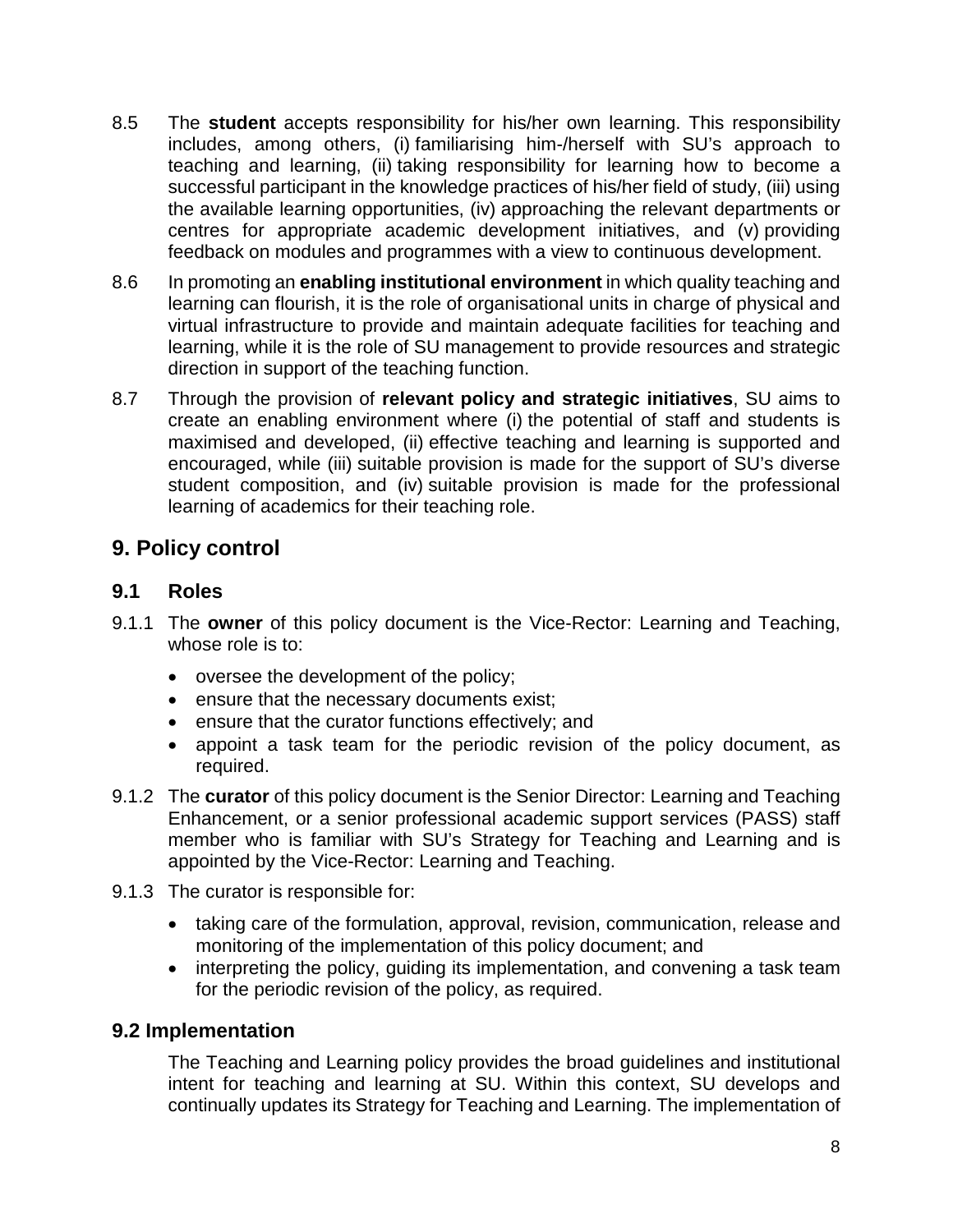the policy and strategy occurs via the Environmental Plan of the Vice-Rector: Learning and Teaching, which stipulates the strategic focus areas and operational priorities in the field of teaching and learning. At faculty level, the implementation of the policy occurs by means of the specific faculty implementation plans, where reasonably practicable.

#### **9.3 Monitoring and Reporting**[5](#page-8-0)

The Vice-Rector: Learning and Teaching is accountable for the creation of the necessary controls for the monitoring and reporting of this policy. The curator is responsible for carrying out these controls.

Senate monitors the implementation of the policy by means of an annual report on teaching and learning presented to Senate by the Vice-Rector: Learning and Teaching.

#### **9.4 Release**

This policy is a public document, which is published on the SU website. The policy is approved by the Council of the University after consultation with all faculty boards, Senate and the Institutional Forum. Sections 12 and 13 of this policy may be updated editorially as new policy documents arise, with approval given by the Committee for Learning and Teaching, and reported for information to the Senate.

#### **9.5 Revision**

This policy is reviewed every five years, or sooner if deemed necessary.

#### **10. Conflict settlement**

Conflicts within this policy are to be resolved along the normal line management channels within the existing SU structures, such as the faculty teaching and learning committees, the Senate Sub-committee for Learning and Teaching, and Senate itself. The final decision authority for this policy resides with the SU Council.

# **11. Definitions**

 $\overline{a}$ 

**11.1 Scholarship:** In terms of this policy, **scholarship** is considered as linking practice to theory, and theory to practice, encapsulated by the dimensions of **discovery, integration, application and teaching.** SoTL refers to a broad body of knowledge originally arising from seminal work by Boyer (1990), which draws on the notion of scholarship to bridge the false dichotomy between teaching and research.

**11.2 Vulnerable students**: Vulnerable students are for example students from previously disadvantaged circumstances, students without financial support, students whose living environments are not conducive to university study, etc.

<span id="page-8-0"></span><sup>5</sup> Refer to "Rules for Policy and Management Documents".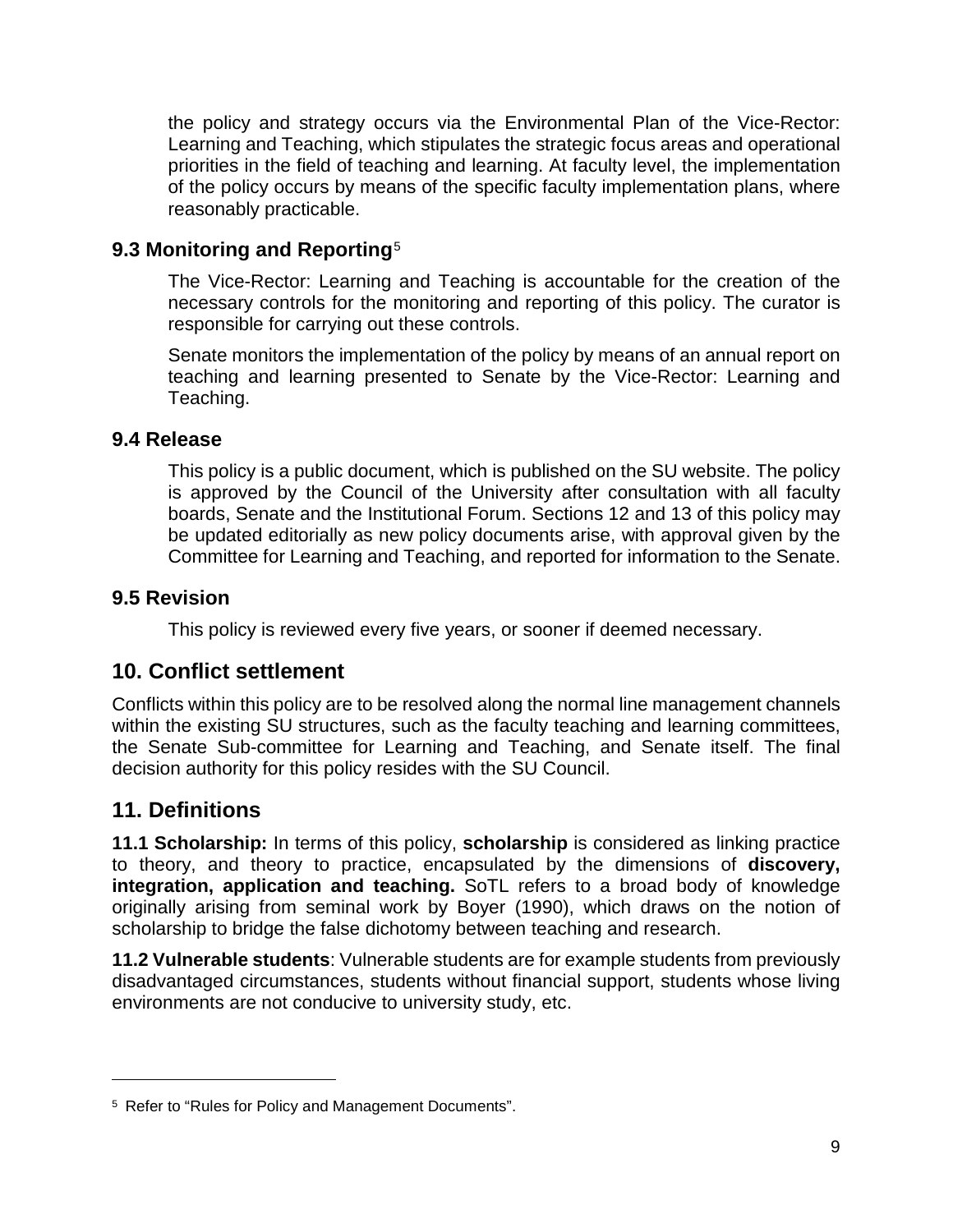**11.3 Learning-centred approach**: A **learning-centred approach to teaching** is focused on learning as a partnership, where students are seen as co-creators of knowledge and learning environments. In a learning-centred approach, teaching activities facilitate knowledge-building and actively engage students in their own learning.

**11.4 Student success**: Student success is viewed holistically not only as whether students have earned a degree, but to deliver graduates who reflect the SU graduate attributes.

# **12. Supporting documents**

| Item no. | Name of document                                     | <b>Status (identified, in</b><br>process, approved, etc.) |
|----------|------------------------------------------------------|-----------------------------------------------------------|
|          | Strategy for Teaching and Learning 2017-<br>2021     | Approved in March 2017                                    |
|          | SU's Vision and Institutional Strategic<br>Framework | Approved by SU Council in<br><b>June 2018</b>             |

# **13. Related documents**

| Item no. | <b>Name of document</b>                                                                                   | <b>Status (identified, in</b><br>process, approved, etc.) |
|----------|-----------------------------------------------------------------------------------------------------------|-----------------------------------------------------------|
| PD0326   | <b>Staff Development Policy</b>                                                                           | Approved in October 2016                                  |
|          | Duties and responsibilities of programme<br>committee chairs and programme leaders                        | <b>Under revision</b>                                     |
|          | Regulation for the Committee for Learning<br>and Teaching (CLT)                                           | Approved in June 2017                                     |
|          | Strategy for the use of ICT in teaching and<br>learning at Stellenbosch University                        | Task team output document,<br><b>April 2013</b>           |
|          | SU Rules for Obtaining and Utilising<br>Student Feedback about Programmes,<br><b>Modules and Lectures</b> | Approved in 2016<br>Under revision                        |
| CS0051   | <b>Conditions of Service for Research and</b><br><b>Support Service Staff</b>                             | Approved in June 2017                                     |
|          | Implementation plan for Flexible<br>Assessment                                                            | Approved in 2017.                                         |
|          | Assessment policy and practices at                                                                        | <b>Under revision</b>                                     |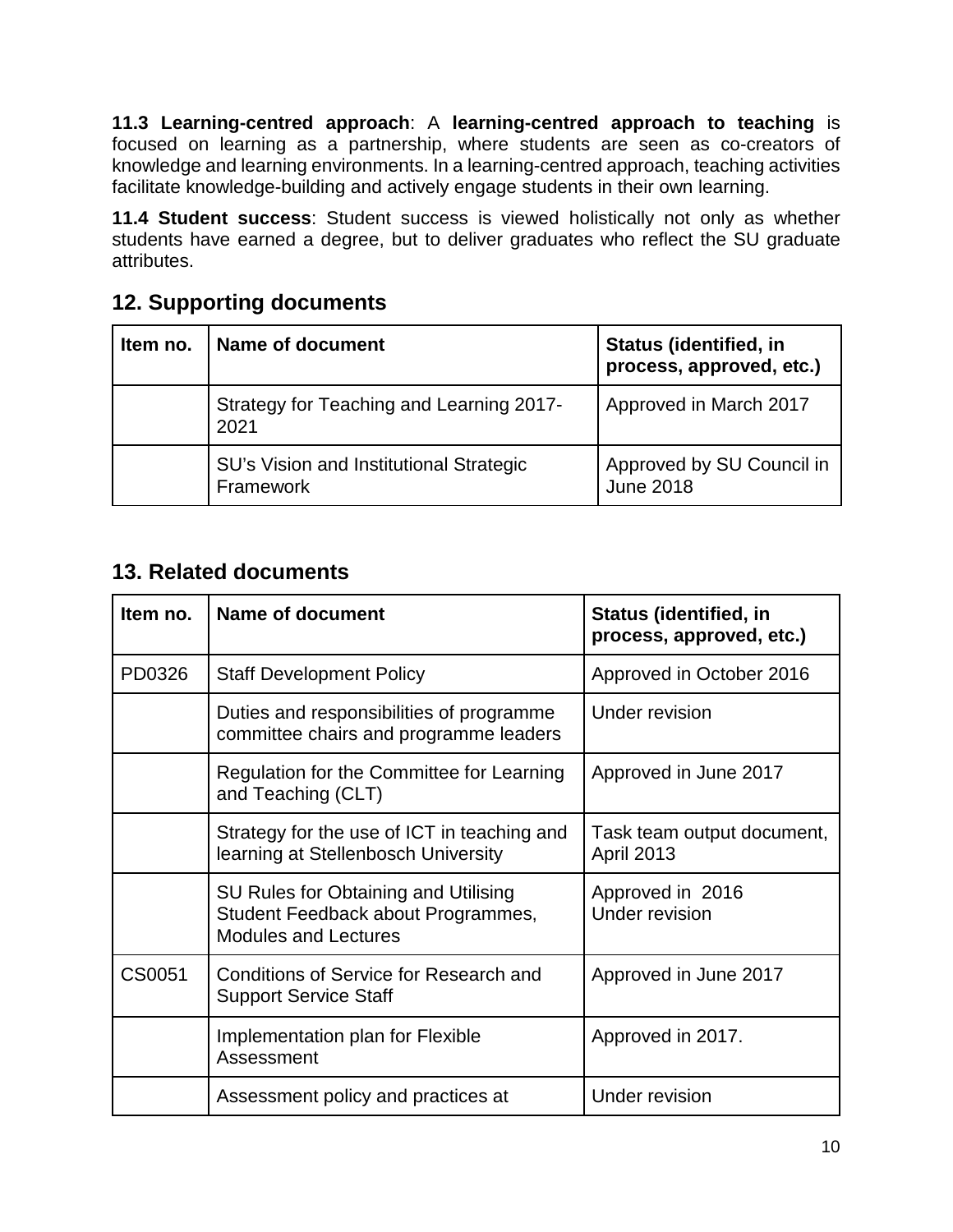| Item no. | <b>Name of document</b>                                                                                                                               | <b>Status (identified, in</b><br>process, approved, etc.) |
|----------|-------------------------------------------------------------------------------------------------------------------------------------------------------|-----------------------------------------------------------|
|          | <b>Stellenbosch University</b>                                                                                                                        |                                                           |
|          | Code of conduct guiding the relationship<br>between the supervisor and student                                                                        | Approved. Contained in SU<br>Calendar Part I              |
|          | Regulation for internal and external<br>moderation and the processing of results                                                                      | Approved in September<br>2014                             |
|          | <b>Quality Assurance Policy</b>                                                                                                                       | <b>Under revision</b>                                     |
|          | Language Policy of Stellenbosch University                                                                                                            | Approved in 2016                                          |
|          | SU Policy on Teaching and Learning<br><b>Materials</b>                                                                                                | Approved: June 2007<br><b>Under revision</b>              |
|          | <b>Disability Access Policy</b>                                                                                                                       | Approved in April 2018                                    |
|          | Policy on Plagiarism (in support of<br>Academic Integrity)                                                                                            | Approved in November 2016                                 |
|          | Stellenbosch University Procedure for the<br>investigation and management of<br>allegations of plagiarism                                             | Approved in August 2016                                   |
|          | How does Stellenbosch University, as a<br>research-led institution achieve excellence<br>via the integration of the three roles of the<br>University? | Discussion document,<br>October 2010                      |
|          | Guideline document for Academic Literacy<br>at SU                                                                                                     | <b>Under revision</b>                                     |
|          | <b>Stellenbosch University Policy regarding</b><br>Joint and Double Degrees at Master's and<br>Doctoral Level with Foreign Universities               | Approved in December 2012                                 |
| AP0045   | Guidelines for the appointment and<br>promotion of lecturers                                                                                          | Approved in January 2011                                  |
|          | Guidelines for the Implementation of<br>Excellence in Teaching awards at<br><b>Stellenbosch University</b>                                            | Approved in 2017                                          |
|          | Recommendations of the Task Team for<br>the Promotion and Recognition of Teaching                                                                     | Approved in 2015                                          |